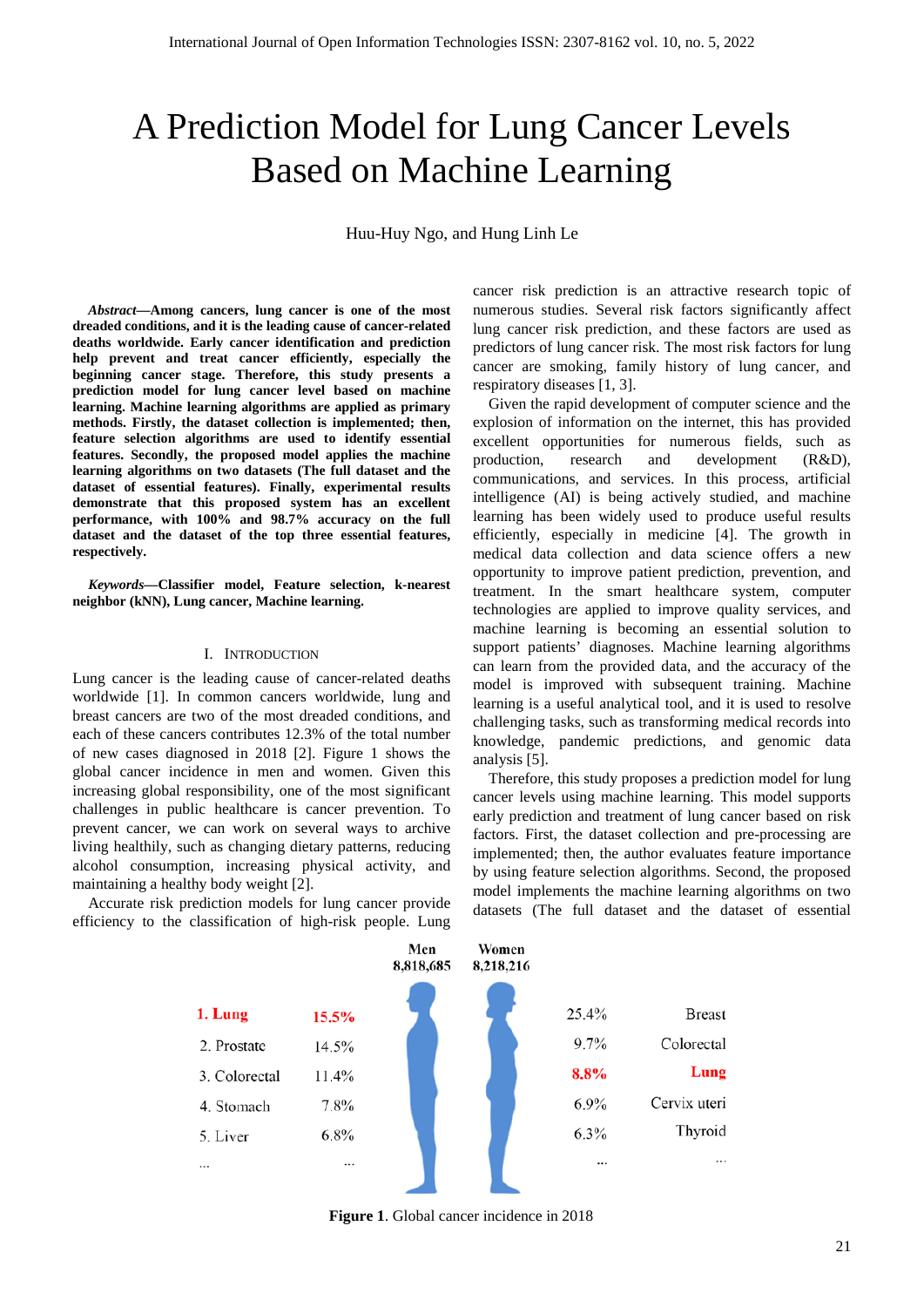

**Figure 2**. System overview

features). Finally, the output of the model is predicted lung cancer levels, including high, medium, and low levels.

The remainder of this paper is organized as follows. Section II reviews relevant studies. The architecture of the proposed system is described in Section III. Section IV demonstrates the experimental results. Finally, Section V summarizes conclusions and future research directions.

#### II. RELATED WORK

Tammemagi et al. [6] proposed two incidence estimation models for lung cancer. These models used data from the Prostate, Lung, Colorectal, and Ovarian Cancer Screening Trial (PLCO). Specifically, the first model was used for the general population that includes never-smokers and eversmokers; meanwhile, the second model was only applied for ever-smokers. Furthermore, these two models combined several other risk factors for lung cancer, such as age, family history of lung cancer, smoking status, and smoking duration. Besides, the second model also included smoking quit-time.

Katki et al. [7] presented two risk models for lung cancer incidence and mortality by using data on ever-smokers from the PLCO control group. They developed Cox hazard ratio models with non-parametric baseline hazards, such as age, sex, race, education, smoking intensity, body mass index, and family history of lung cancer. These models were employed on US ever-smokers aged 50 to 80 years to evaluate the results of risk-based selection for computed tomography (CT) lung screening.

Krishnaiah et al. [8] developed a system based on data mining classification techniques to predict lung cancer. This system was used to extract hidden information from a historical lung cancer disease database. Several classification techniques were used, such as decision trees, Naïve Bayes, and artificial neural networks. The model utilized various lung cancer symptoms, such as age, sex, pain in the chest, shortness of breath, and wheezing, to predict lung cancer patients.

Spitz et al. [9] proposed a risk model to predict lung cancer for never, former, and current smokers. Specifically, this model considers two variables for never smokers, including environmental tobacco smoke and family history of cancer. Meanwhile, this model analyzes various variables for former and current smokers, such as dust exposure, prior respiratory disease, and smoking history. Besides, this model for former smokers also studies two different variables, including the family history of cancer and the age of smoking cessation.

Bach et al. [10] presented a prediction model for smokers to evaluate lung cancer risk. They used data from Carotene and Retinol Efficacy Trial (CARET), a large study for lung cancer prevention. This model used different enrolled person information as input variables, including age, sex, asbestos exposure history, and smoking history.

#### III. THE PROPOSED PREDICTION MODEL

Figure 2 presents an overview of the proposed system. This system contains three primary components, including input, classifier, and output of the model. First, the dataset collection and pre-processing are implemented; then, feature selection algorithms are used to identify the essential features. Second, the proposed model implements the machine learning algorithms on two datasets (The full dataset and the dataset of essential features). Finally, the output of the model includes predicted cancer levels, such as high, medium, and low levels.

## *A. Input Dataset*

#### *1. Dataset Collection*

The input of the model is risk factors of lung cancer, such as smoking, passive smoker, alcohol use, air pollution, a balanced diet. The dataset collection has a significant role, and it affects the quality of the model. There are some different resources to gather the lung cancer dataset, such as Data World [11], Kaggle [12], and UCI Machine Learning Repository [13].

In this study, the lung cancer dataset of Data World is used to train and test the proposed model. This dataset covers 1,000 medical records of patients. Except for patient ID and target feature, each record contains 23 risk factors (features) of lung cancer, including age, air pollution, alcohol use, balanced diet, chest pain, chronic lung disease, clubbing of fingernails, coughing of blood, dry cough, dust allergy, fatigue, frequent cold, gender, genetic risk, obesity, occupational hazards, passive smoker, shortness of breath,



**Figure 3**. Distributions of the target feature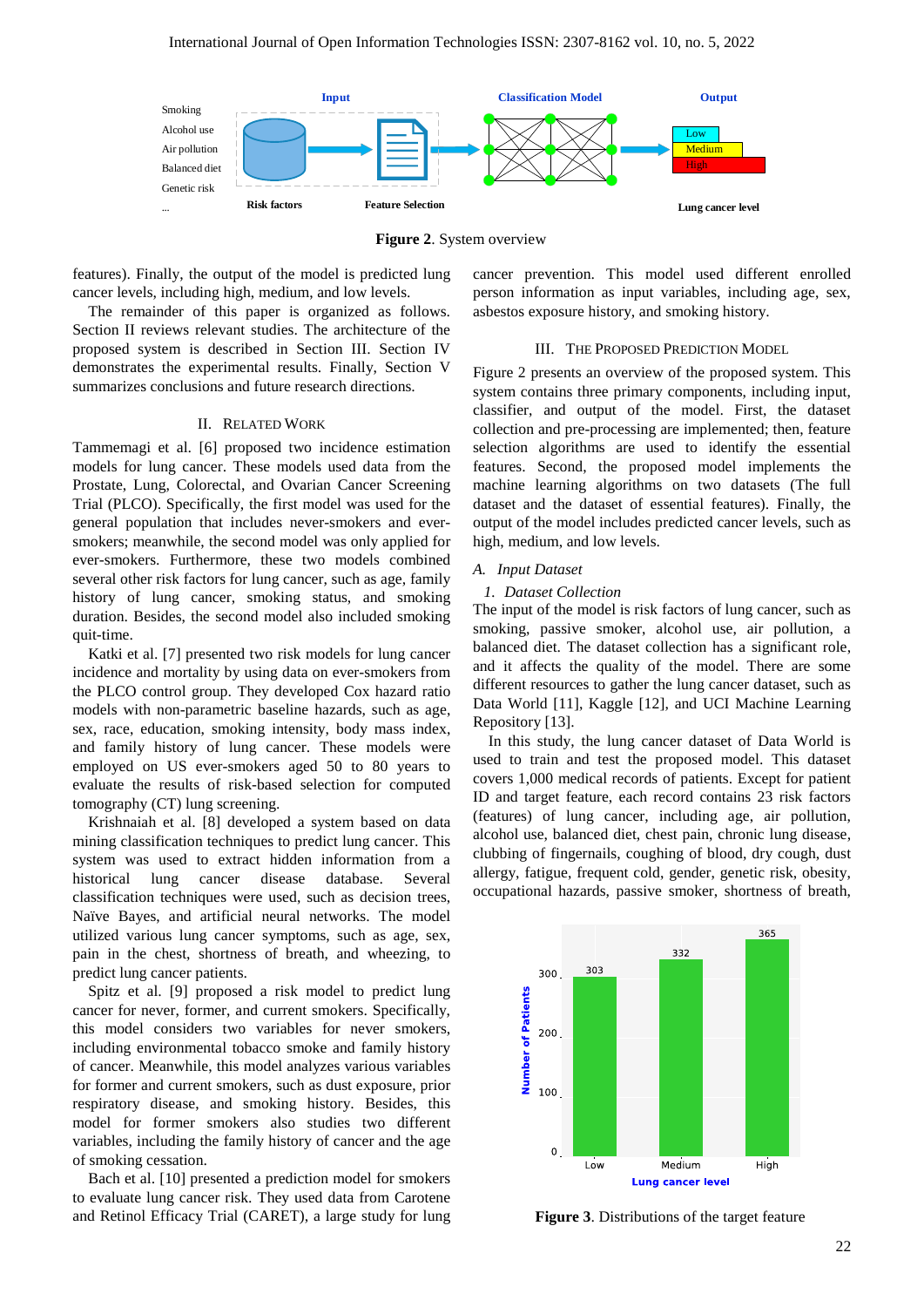smoking, snoring, swallowing difficulty, weight loss, and wheezing. The target feature is the level feature, and it includes three classes: low, medium, and high. Figure 3 shows the distributions of the target feature in the collected dataset.

#### *2. Feature Selection*

In the dataset, the features have different roles and importance. They directly affect to quality and performance of the model. Therefore, feature selection is a necessary task by evaluating feature importance. Feature selection is a process where essential features are automatically selected in the dataset to improve model performance [14].

Feature selection will have several benefits as follows. Firstly, feature selection reduces overfitting. Due to feature selection is implemented, the model can identify redundant features and remove them. Thus, the model decisions based on noise are reduced. Secondly, feature selection improves accuracy. After the model removes redundant features, the misleading feature is decreased. Therefore, model accuracy is improved. Finally, feature selection reduces training time. Owing to lessening redundant features, the training dataset is reduced. Hence, the training model is implemented faster. There are different approaches to select features from the dataset as follows:

- **Univariate feature selection:** The univariate feature selection method uses univariate statistical tests to select the best features. These features are ranked based on different statistical scoring functions. Comparing each feature to the target variable is implemented to identify any statistically significant relationship between them [15]. This method is also called analysis of variance (ANOVA). In evaluating the relationship between one feature and the target variable, other features are ignored. In other words, this method does not consider the dependencies between the features, and features are independent with each other in the dataset. In the univariate feature selection, the Chi-square test and Ftest are popular scoring functions, and they are usually used to calculate the test score of the features.
- **Recursive feature elimination (RFE):** RFE is a feature selection method, which works efficiently on small datasets [16, 17]. In various versions of this method, Guyon et al. [18] proposed a support vector machine recursive feature elimination (SVM-RFE) algorithm to identify eliminated features. This is one of the most popular feature selection algorithms. Originally, SVM-RFE was used to classify cancers, and it is applied to solve binary problems. However, this method can easily be extended to deal with multiclass problems. RFE improves performance by removing the least important features, and it identifies features that contribute the most to predicting the target feature. RFE tends to delete redundant and weak features; in contrast, it maintains independent features [16, 19].
- **Principle component analysis (PCA):** PCA is a popular transform method, and it has been extensively explored for various applications, such as computer vision, machine learning, and data mining. In the feature selection, Song et al. [20] applied PCA to select several essential features from all the feature components from the viewpoint of numerical analysis. Each feature has

different effects on feature extraction results and exploits the eigenvectors of PCA's covariance matrix. Then, these eigenvectors are used for feature selection.



**Figure 4.** The kNN classification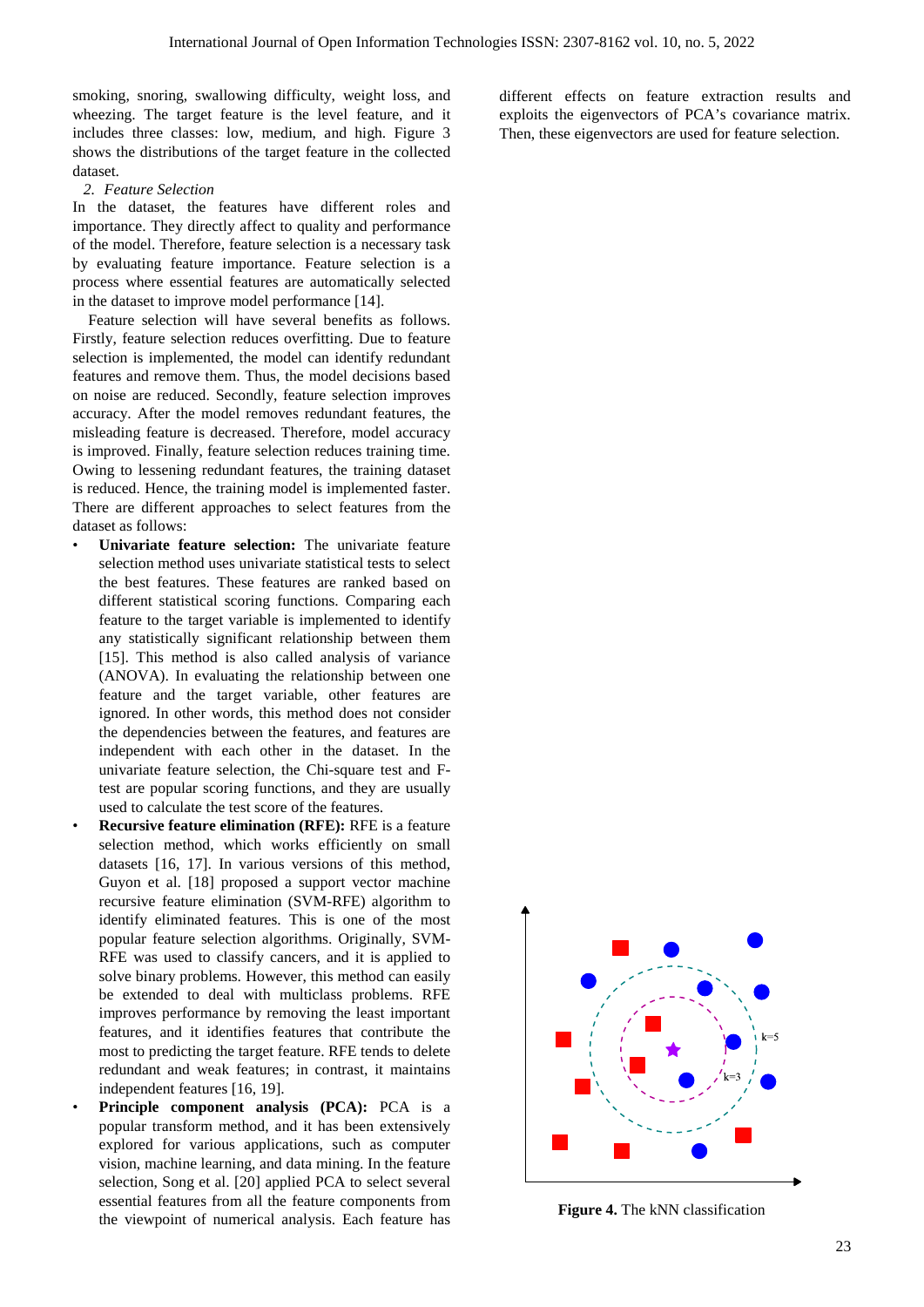

**Figure 5.** Random forest classification

• **Choosing important features:** A supervised trained classifier is used to evaluate the feature importance and select features. Extra trees, called extremely randomized trees [21], are a popular classifier to estimate the importance of features. During a classifier is trained, each feature is evaluated to create splits, and this measure is used as a feature selector.

#### *B. Input Dataset*

This part is the primary model and the most important of the proposed system. Several classification algorithms in machine learning are applied to design the system, such as kNN, random forest, logistic regression, Naïve Bayes, decision tree. Then, the results of these methods are compared, and the most efficient one is chosen to develop the system.

#### *1. k-Nearest Neighbor*

The kNN classifier is a conventional non-parametric classifier, and this classification is one of the most basic and straightforward classification methods. In the feature space, each object, called a point, is denoted by a feature vector. The k-NN method classifies a new object by calculating the distances between this new point and different neighbor points. This object will then be allocated to the class most common among its k nearest neighbors, where k is an integer [22, 23]. Figure 4 illustrates the kNN classification method, where the star item denotes a new object. If k equals three, this new point is assigned to the red square class. If k equals five, it is allocated to the blue circle class that is the majority class of the five nearest points.

In kNN classification, numerous distance functions have been utilized to calculate the distance between two points in a feature space, in which the Euclidean distance function is the most popularly used one. Let A and B are represented by feature vectors  $A = (a_1, a_2, ..., a_n)$  and  $B = (b_1, b_2, ..., b_n)$ , where n is the dimensionality of the feature space. The Euclidean distance between A and B is calculated as in Equation (1). In this study, the kNN classification is established with k equals five; the metric is Euclidean, and the weight is distance.

$$
dist(A, B) = \sqrt{\sum_{i=1}^{n} (b_i - a_i)^2}
$$
 (1)

#### *2. Random Forest*

Random forest is an ensemble classifier that uses recursive

partitioning to create various trees and then combines the results from different trees [24]. The trees are generated using the Bootstrap sampling method that randomly samples the cases with the database's replacement. Owing to using the Bootstrap sampling method, this approach supports better estimating the original database's distribution and improves accuracy [25]. Figure 5 demonstrates the random forest classification method. The final classification result is the majority voting result from a large number of trees. In this study, the random forest classification is established as follows. The number of generated trees is 10, and the minimum split subsets equal five.

#### *3. Logistic Regression*

Logistic regression is one of the primary and popular machine learning algorithms to handle classification problems. The logistic regression model is useful for exploring the relationship between a dichotomous dependent variable and a set of independent explanatory variables [26, 27]. The logistic regression model has the form as in Equation (2). Where y is the dependent variable;  $x_i$  is the ith explanatory variable;  $\beta_0$  is a constant, and  $\beta_i$  is the *i*<sup>th</sup> regression coefficient associated with the explanatory variable xi. The probability  $(P)$  of the occurrence of  $y$  is defined as in Equation (3).

$$
logit(y) = \beta_0 + \sum_{i=1}^{n} \beta_i x_i
$$
  
\n
$$
P = \frac{1}{1 + e^{-logit(y)}} = \frac{1}{1 + e^{-\left(\beta_0 + \sum_{i=1}^{n} \beta_i x_i\right)}}
$$
\n(2)

*4. Naïve Bayes*

A Naive Bayes classifier is a probabilistic machine learning model that is used for classification tasks. This classifier is a supervised multiclass classification algorithm, and it is developed based on applying Bayes' theorem with the "naïve" assumption of conditional independence between every pair of variables [28]. According to Bayes theorem, given a set of independent variables,  $X = \{x_1, x_2, ..., x_n\}$ , the posterior probability is calculated for each possible class, *C={c1, c2, …, cm}*. Naive Bayes classifier computes posterior probability  $P(C|X)$  from  $P(C)$ ,  $P(X)$ , and  $P(X|C)$  as in Equation (4). Where  $P(C)$  is the prior probability of each class;  $P(X)$  is the prior probability of predictor, and  $P(X|C)$ is the likelihood.

$$
P(C \mid X) = \frac{P(X \mid C)P(C)}{P(X)}
$$
\n(4)

*5. Decision Tree*

The decision tree is a classification method that classifies the labeled trained data into a tree or rules. The decision tree is constructed by recursively partitioning the training data. Figure 6 demonstrates a decision tree classification, in which the decision and leaf nodes represent the attribute name and class label, respectively. Each path of the decision tree describes the decision rule [29, 30].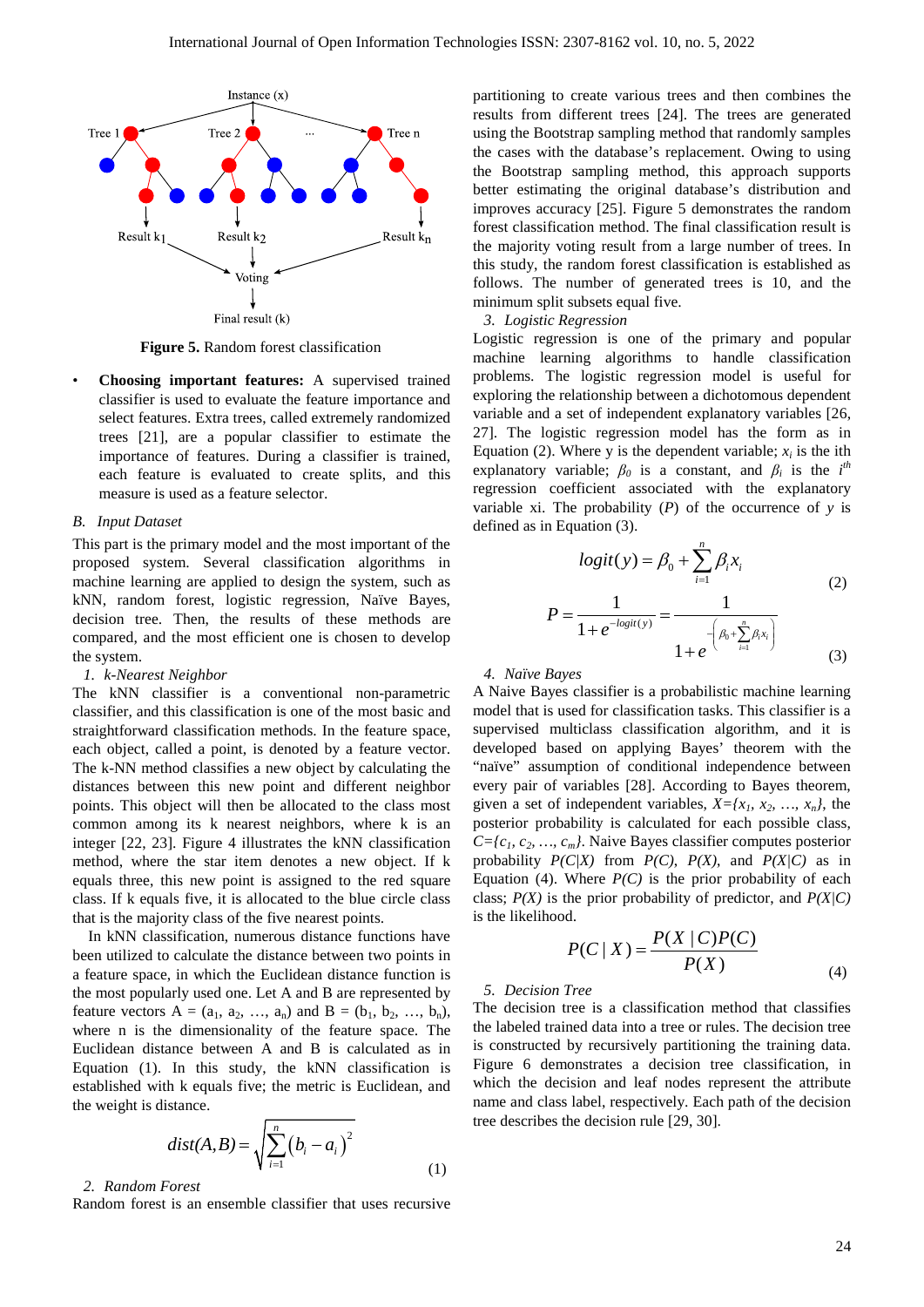In this study, the decision tree classification is established as follows. The minimum number of instances in leaves equals two, and the minimum split subsets are five. The maximal depth of the classification tree is 100, and the splitting of the nodes stops when the majority reaches 95%.

#### IV. EXPERIMENTAL RESULTS

#### *A. Analysis of Feature Selection*

The choosing important features method is used for feature selection in our dataset. Extra trees are used to estimate the importance of features. We get the result of feature importance, as shown in Figure 7. The obesity feature has the highest importance value of 0.0992. Next, the coughing of blood and passive smoker features have an importance value corresponding to 0.0783 and 0.0653. The top 5 essential features include obesity, coughing of blood, passive smoker, fatigue, and wheezing. These features are used to evaluate the proposed system. By contrast, the three least essential features cover patient ID, gender, and age. Especially, the patient ID feature has an importance value of 0 because this feature is only used to identify a record of the patient, and it does not affect the classification results.

## *B. The Model Evaluation*

#### *1. The Model Evaluation on the Full Dataset*

We compared and evaluated the proposed model using other classification algorithms: kNN, random forest, logistic regression, Naïve Bayes, and decision tree. The input data includes 24 features (full dataset). The classification results are demonstrated in Figs. 8 and 9. As presented in Figure 8, we observe that three methods have an accuracy value of 100%, which is the maximum value, such as kNN, random forest, and decision tree. By contrast, the lowest value of the accuracy is 97.7%, the Naïve Bayes method; however, it is still outstanding. Figure 9 illustrates the confusion matrix of five classifiers on the full dataset. The medium class of the target feature has the highest false negative rate (FNR). FNR of logistic regression and Naïve Bayes methods are 4.8% and 4.6%, respectively.



**Figure 6.** Decision tree classification



**Figure 8.** The accuracy of the models on the full dataset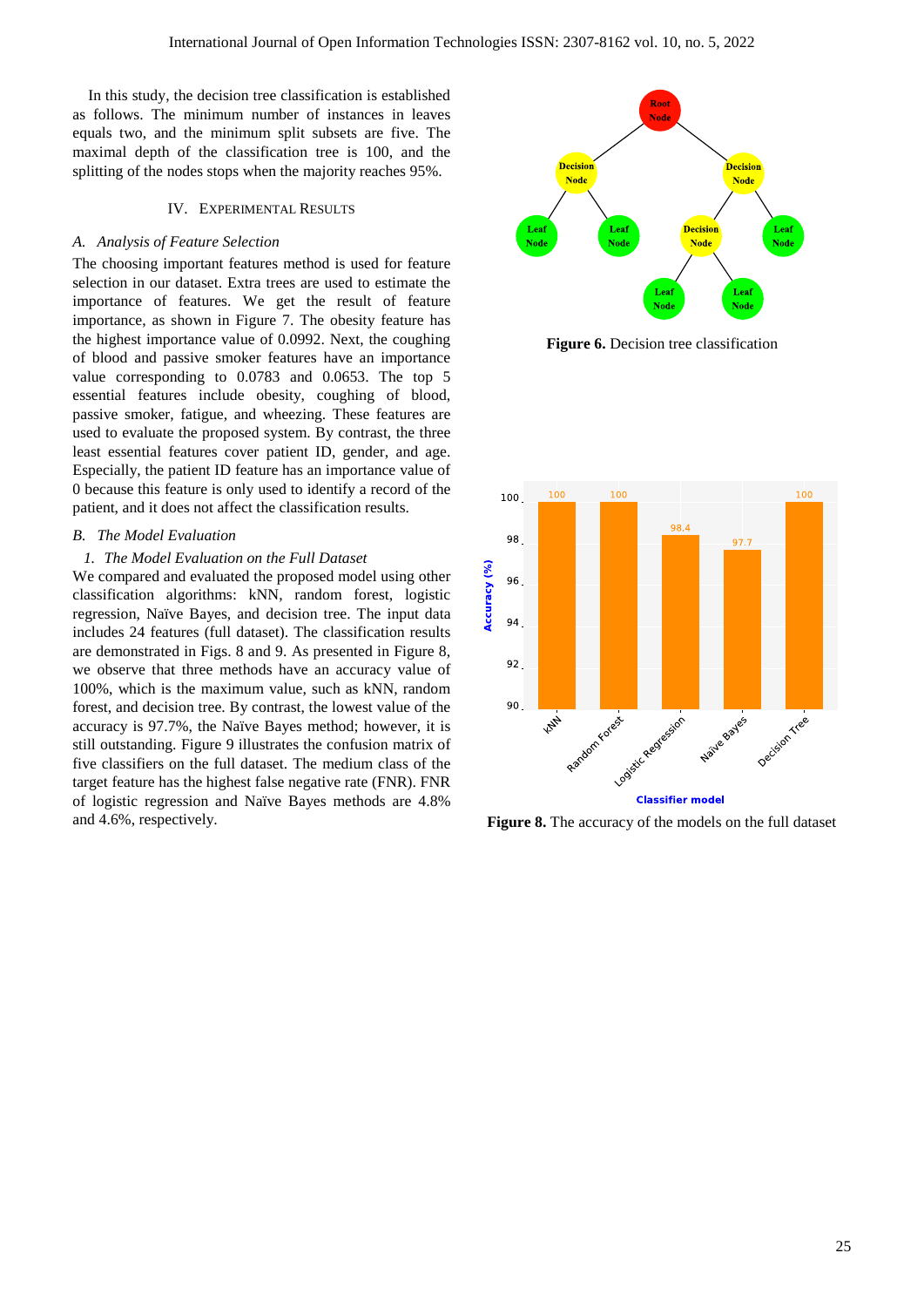

**Figure 7.** The result of feature importance

### *2. The Model Evaluation on the Dataset of the Top Five Essential Features*

The features have different roles and importance. After identifying the importance of features, the proposed model is implemented on the dataset of the top five essential features, including obesity, coughing of blood, passive smoker, fatigue, and wheezing. Figure 10 shows the classification results of five different methods on the dataset of the top five essential features. The accuracy value of methods remained consistently very high, especially kNN, random forest, and decision tree methods with an accuracy value of 100%. Meanwhile, the logistic regression method has the lowest accuracy value of 92.2%. Figure 11 demonstrates the confusion matrix of five classifiers on the dataset of the top five essential features. FNR of the medium class is still highest in classes of the target feature. In other words, the medium class is usually misclassified into other classes of the target feature.



**Figure 9.** The confusion matrix of five classifiers on the full dataset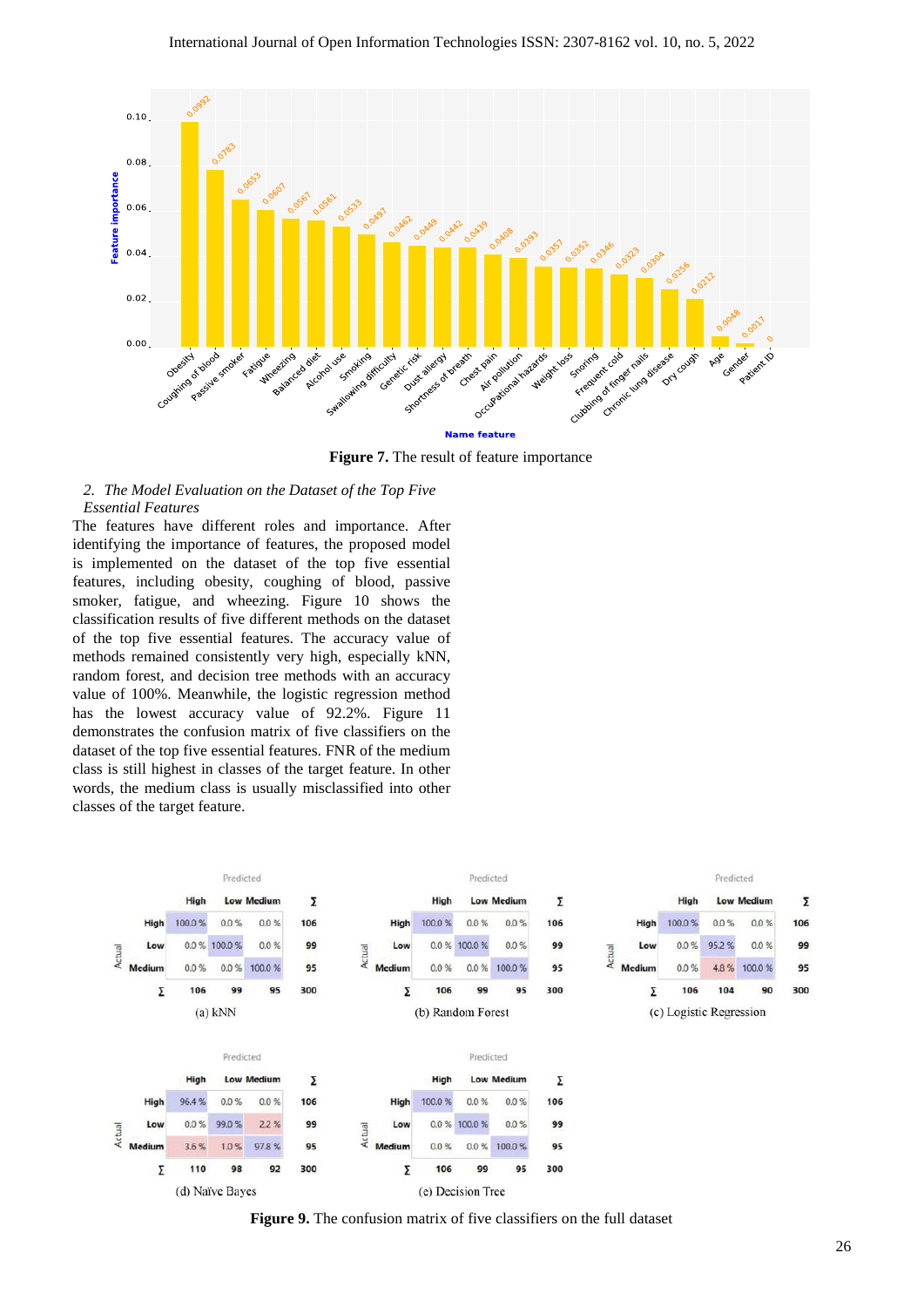

**Figure 10.** The accuracy of the models on the dataset of the top five essential features



**Figure 11.** The confusion matrix of five classifiers on the dataset of the top five essential features

## *3. The Model Evaluation on the Dataset of the Top Three*

*Essential Features*

In this section, we consider the performance of the proposed model on the narrow dataset that only includes the three most essential features: obesity, coughing of blood, and passive smoker. The classification results on the dataset of the top three essential features are illustrated in Figure 12. The kNN, random forest, and decision tree methods remained consistently very high accuracy values of 98.7%. Next, the accuracy of Naïve Bayes and logistic regression methods are 91.0% and 75.9%, respectively. These results demonstrated that the proposed model has a good performance by selected a suitable classified method. Figure 13 shows the confusion matrix of five classifiers on the dataset of the top three essential features. We observe that the medium class of the target feature is regularly misclassified, and the false positive of this class occurred in five classification methods.

#### V. CONCLUSIONS

This study examined a prediction model for lung cancer level based on machine learning. This model early predicts lung cancer level from its risk factors to help prevent and treat it efficiently. Machine learning algorithms are applied as primary methods, such as kNN, random forest, logistic regression, Naïve Bayes, and decision tree. Besides, feature selection algorithms are used to identify essential features. The results show that the proposed model has an excellent performance using three classification methods: kNN, random forest, and decision tree. These methods have an accuracy value of 100% and 98.7% on the full dataset and the dataset of the top three essential features, respectively. In the future, we will improve this model by collecting more datasets. In addition, we also intend to extend system implementation in medical facilities specializing in lung cancer.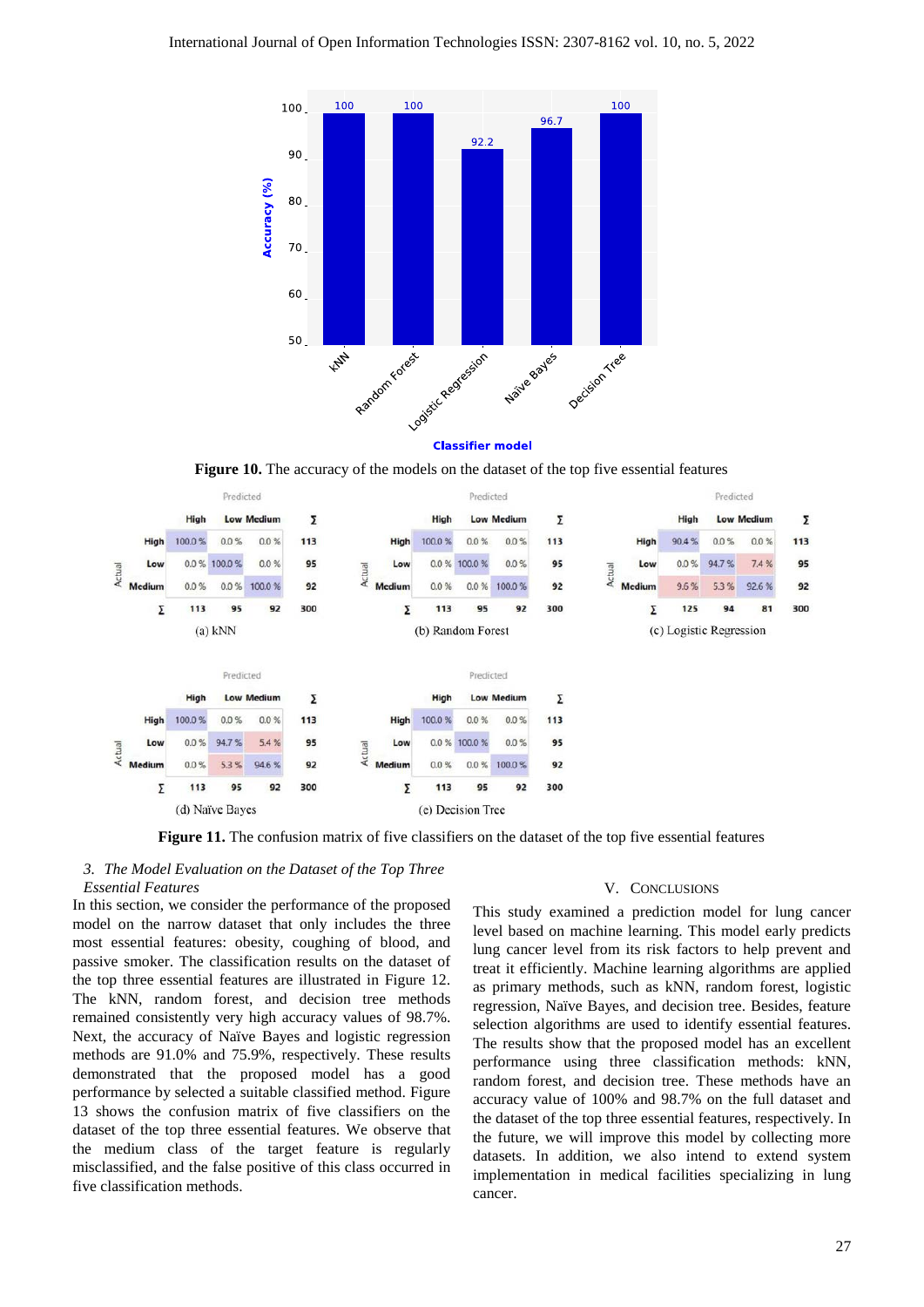

**Figure 12.** The accuracy of the models on the dataset of the top three essential features



**Figure 13.** The confusion matrix of five classifiers on the dataset of the top three essential features

#### **REFERENCES**

- [1] I. Toumazis, M. Bastani, S. S. Han and S. K. Plevritis, "Risk-Based Lung Cancer Screening: A Systematic Review," *Lung Cancer*, vol. 147, pp. 154–186, Sep. 2020.
- [2] Worldwide Cancer Data, World Cancer Research Fund International, 2018, *https://www.wcrf.org/dietandcancer/cancertrends/worldwide-cancer-data*, [09-Aug-2020].
- [3] Z. Lyu, N. Li, S. Chen, G. Wang, F. Tan, X. Feng, X. Li, Y. Wen, Z. Yang, Y. Wang, J. Li, H. Chen, C. Lin, J. Ren, J. Shi, *et al.*, "Risk Prediction Model for Lung Cancer Incorporating Metabolic Markers: Development and Internal Validation in a Chinese Population," *Cancer Medicine*, vol. 9, no. 11, pp. 3983–3994, 2020.
- [4] H. Liu, "Feature Selection," in *Encyclopedia of Machine Learning*, Boston, MA, USA: Springer, pp. 402–406, 2010.
- [5] A. K. Gárate-Escamila, A. Hajjam El Hassani and E. Andrès, "Classification Models for Heart Disease Prediction Using Feature Selection and PCA," *Informatics in Medicine Unlocked*, vol. 19, pp. 1–11, Jan. 2020.
- [6] C. M. Tammemagi, P. F. Pinsky, N. E. Caporaso, P. A. Kvale, W. G. Hocking, T. R. Church, T. L. Riley, J. Commins, M. M. Oken, C. D. Berg and P. C. Prorok, "Lung Cancer Risk Prediction: Prostate, Lung, Colorectal and Ovarian Cancer Screening Trial

Models and Validation," *JNCI: Journal of the National Cancer Institute*, vol. 103, no. 13, pp. 1058–1068, Jul. 2011.

- [7] H. A. Katki, S. A. Kovalchik, C. D. Berg, L. C. Cheung and A. K. Chaturvedi, "Development and Validation of Risk Models to Select Ever-Smokers for CT Lung Cancer Screening," *JAMA*, vol. 315, no. 21, pp. 2300–2311, Jun. 2016.
- [8] V. Krishnaiah, D. G. Narsimha and D. N. S. Chandra, "Diagnosis of Lung Cancer Prediction System Using Data Mining Classification Techniques," *International Journal of Computer Science and Information Technologies*, vol. 4, no. 1, pp. 39–45, 2013.
- [9] M. R. Spitz, W. K. Hong, C. I. Amos, X. Wu, M. B. Schabath, Q. Dong, S. Shete and C. J. Etzel, "A Risk Model for Prediction of Lung Cancer," *JNCI: Journal of the National Cancer Institute*, vol. 99, no. 9, pp. 715–726, May 2007.
- [10] P. B. Bach, M. W. Kattan, M. D. Thornquist, M. G. Kris, R. C. Tate, M. J. Barnett, L. J. Hsieh and C. B. Begg, "Variations in Lung Cancer Risk Among Smokers," *JNCI: Journal of the National Cancer Institute*, vol. 95, no. 6, pp. 470–478, Mar. 2003.
- [11] Lung Cancer Data, Data World, 2017, *https://data.world/cancerdatahp/lung-cancer-data*, [15-Sep-2020].
- [12] Lung Cancer Dataset, Kaggle, 2018, *https://www.kaggle.com/yusufdede/lung-cancer-dataset*, [15-Sep-2020].